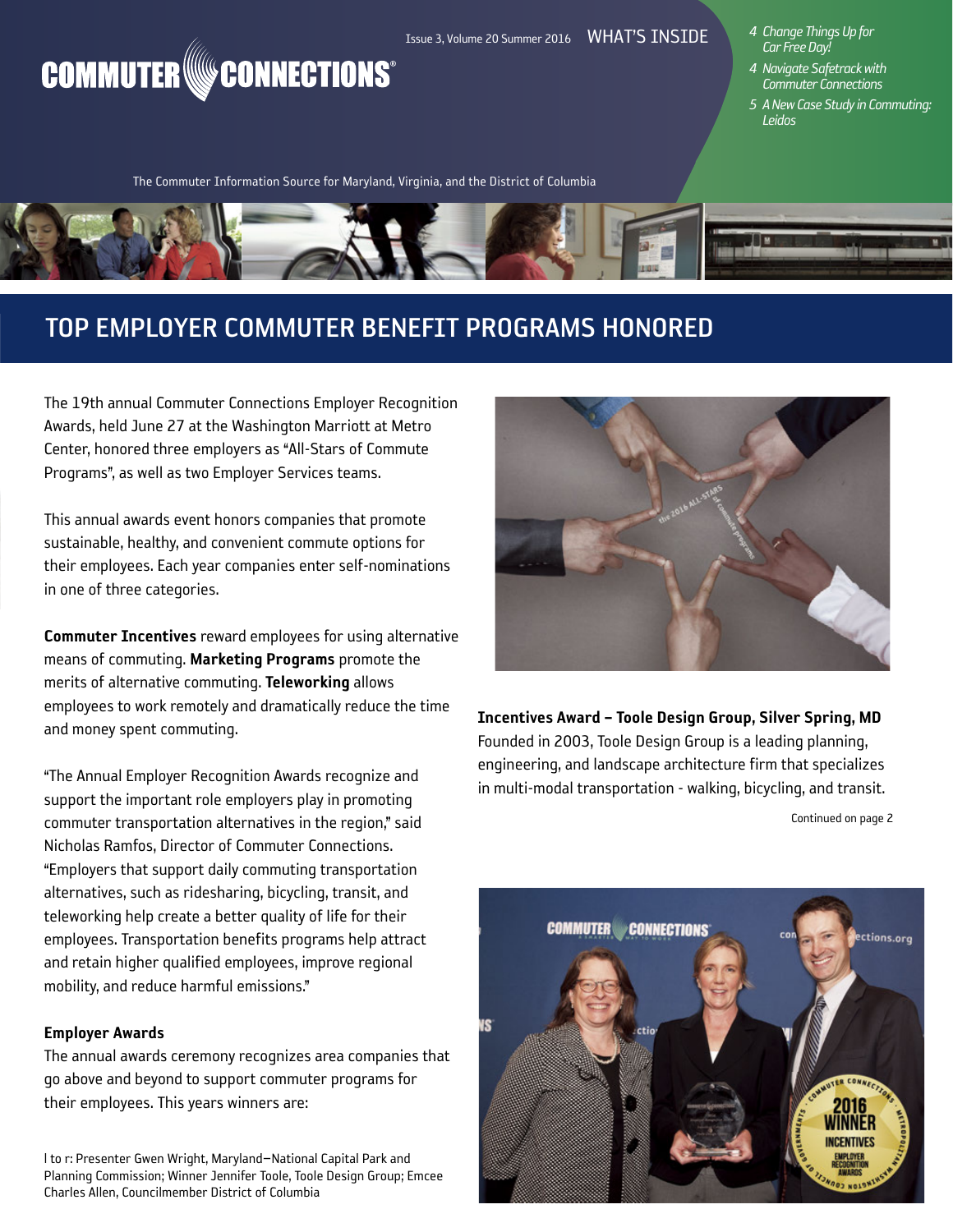Of the 46 employees working at its Silver Spring headquarters, 41 (89 percent) use alternatives to drive-alone commutes; 31 (67 percent) use public transit; and 10 (22 percent) bicycle or walk to work.

As an incentive for employees to use mass transit, Toole Design offers full-time employees a pre-tax transit benefit up to \$125 per month. Close proximity to the Silver Spring Metro Station, and no subsidized car parking encourages employees to use alternative commute modes. Toole Design provides secure bicycle parking in the garage and on-site showers and lockers. Employees are also provided \$25 toward annual Capital Bikeshare memberships.

Employees who bike or walk to work are rewarded twice a year through the company's Super Human Powered Commuting Incentive, a program which awards participating employees with cash incentives, depending upon the number of trips taken in a given time frame.

To reduce the need for a daily commute, most employees are supplied with laptop computers to enable them to work from home as-needed, or on a case-by-case basis. The company also supports flextime schedules for employees.

The success of Toole Design Group's commuter benefits program has equated to a reduction of 82,000 vehicle miles traveled per year, and a savings of 4,141 gallons of fuel annually by employees.

## Marketing Award – The MITRE Corporation, McLean, VA

The MITRE Corporation is a private, not-for-profit company that operates federally funded research and development centers for the U.S. government. Of MITRE's 3,820 employees in metropolitan Washington, 890 (23 percent) participate in commute alternatives; 279 (7 percent) use public transit; 149 (4 percent) use car/vanpools; 107 (3 percent) bike or walk; and 355 (9 percent) telework five days a week.

MITRE promotes its commute program through weekly employee emails, electronic signage, transportation articles and an intranet page. Employees are provided with commuter links and resources, including an internal message board for car/vanpool users, notices of upcoming events, the Guaranteed Ride Home (GRH) program, and timetables for the company's dedicated Metro and interoffice shuttle. Display tables are regularly set up outside the cafeteria to promote alternative commuting and answer employee questions.

"Commuting in McLean," MITRE's social media site, includes a message board, blog, discussion forum, a calendar highlighting



l to r: Emcee Charles Allen, Councilmember District of Columbia; Winner Nick Amatuzzi, MITRE; Presenter Courtney Menjivar, Wells + Associates

commuter benefits program events and public meetings, and a frequently asked questions page. MITRE promoted Fairfax County's SmartBenefits "Plus50" program, a \$50 pre-loaded SmarTrip® card incentive to encourage employees to try commuting by transit.

In large part due to its marketing efforts, MITRE employees in the Washington D.C. region reduce 6,642,250 vehicle miles traveled per year, and save 335,467 gallons of gasoline annually.

### Telework Award – United Educators, Bethesda, MD

Founded in 1987 as a liability insurance and risk retention group, United Educators (UE) serves nearly 1,300 schools, colleges, and universities across the country. Of UE's 165 employees, 60 (36 percent) use alternative transportation an average of 4 days per week and 105 (64 percent) telework an average of three days per week.

In the early 2000s, recognizing the impact of time demands on employees, UE began offering telework to improve employees' work/life balance and increase the firm's ability to attract new

```
Continued on page 3
```


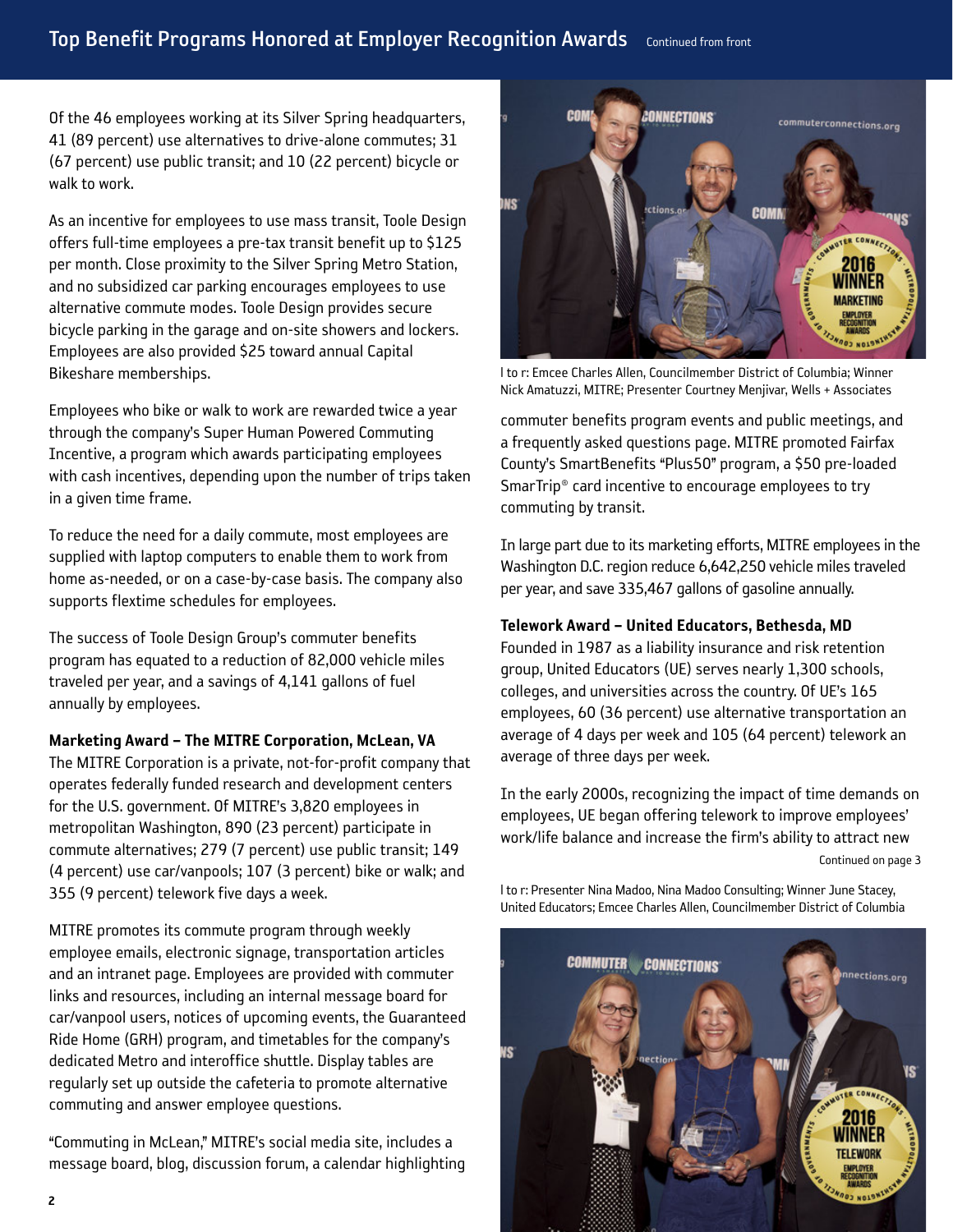hires. For those who telework, UE hosts quarterly meetings and "brown bag lunches" every other month to review telework best practices and program challenges. Employees who are eligible for telework are supplied with a computer, dual screens, printer, and are reimbursed for phone/internet charges. In an effort to encourage participation by all top-performing staff, UE extended its telework program to include both hourly and part-time workers.

Teleworking has led to many positives at UE, such as a low turnover rate, increased productivity, and improved work/ life balance. UE's honor-based system builds trust between employees and the company. The reduction of in-office staff allows UE to capitalize on lower overhead for office space.

As a result of its telework program, United Educators has shown a reduction of 1,092,100 vehicle miles traveled per year and employees save 55,167 gallons of gasoline annually.

#### Employer Services Awards

Also honored were two organizations in the Commuter Connections network that work to foster employer partnerships and provide support to employers for commute benefit programs.

#### Employer Services Organization Achievement Award – District Department of Transportation / goDCgo

As part of the Sustainable DC Omnibus Amendment Act of 2014, the District of Columbia Council passed a Commuter Benefits Law which requires businesses with 20 or more employees in the District to offer either an employee-paid pre-tax benefit, an employer-paid direct benefit, or employer-provided transportation as of January 1, 2016.



 $\overline{3}$   $\overline{4}$   $\overline{4}$   $\overline{4}$   $\overline{4}$   $\overline{4}$   $\overline{4}$   $\overline{4}$   $\overline{4}$   $\overline{4}$   $\overline{4}$   $\overline{4}$   $\overline{4}$   $\overline{4}$   $\overline{4}$   $\overline{4}$   $\overline{4}$   $\overline{4}$   $\overline{4}$   $\overline{4}$   $\overline{4}$   $\overline{4}$   $\overline{4}$   $\overline{4}$   $\overline{$ l to r: Emcee Charles Allen, Councilmember District of Columbia; Winner Marina Budimir, District Department of Transportation; Presenter Timothy Lovain, Councilmember City of Alexandria

To help employers prepare for the impending law, goDCgo staff conducted a series of educational seminars throughout 2015, and developed a comprehensive toolkit. The toolkit presented an overview of compliance requirements and how the new law would be enforced. The seminars provided an opportunity to inform employers about how the new law makes it easier for their employees to choose sustainable, affordable, and healthy options to get to work.

In conjunction with the Washington Metropolitan Area Transit Authority, an average of one seminar was held per month. In addition, webinars and other events took place. Approximately 500 employer representatives have been reached through these various events.

#### Employer Services Sales Team Achievement Award – Arlington County Commuter Services

During the past year with nine full time sales representatives, over 7,500 contacts were made with employers in Arlington, and 397 meetings were held. As a result, the Employer Services Program added 12 new high-impact clients to expand their total list of significant employer commute programs to 73. Arlington's staff attended employer transportation fairs and commuter events last year, as well as conducted seminars and workshops. Selection of the 2016 Sales Team Achievement award recipient was based on information provided by the Employer Services sales teams as part of their required monthly reports to COG/TPB, and through on-going database verifications.



l to r: Emcee Charles Allen, Councilmember District of Columbia; Winner Larry Filler, Arlington County Commuter Services; Presenter Timothy Lovain, City of Alexandria Councilmember

For more information on Commuter Connection's Employer Recognition Awards, go to www.commuterconnections.org.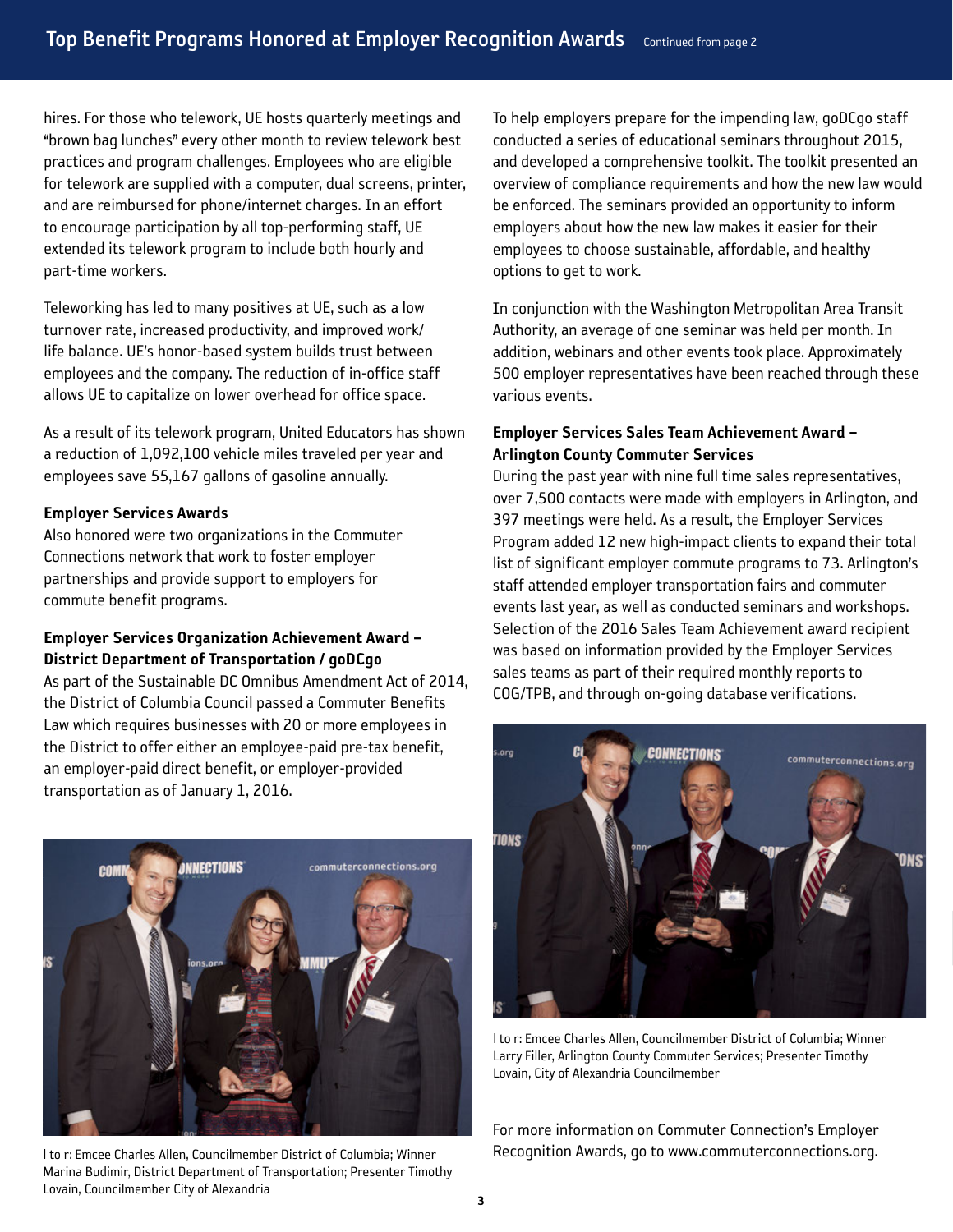Leave your car behind and go car free on Thursday, September 22, 2016. Join millions of people around the world during international Car Free Day!

Car Free Day encourages everyone, not just commuters, to take the pledge to bicycle, walk, telework, use transit, or go "car-lite" by sharing a ride. Commuter Connections hopes that by sampling travel alternatives, participants may begin to use such methods more frequently.

Participants are encouraged to go car free to work, as well as for other travel needs. Take transit to the movies, walk to a restaurant, ride a bicycle to the park, share a ride to a special event. There are many ways to get out of your car or share a ride.

The regional event, sponsored by Commuter Connections, offers those who take the pledge at www.CarFreeMetroDC.org the opportunity to win great prizes, such as SmarTrip cards loaded with Fare value, Capital Bikeshare annual memberships and much more.

For more information on Car Free Day in the Washington region, to take the pledge, and to get help promoting Car Free Day to your employees, visit www.CarFreeMetroDC.org or call (800) 745-RIDE.

How can you support Car Free Day to your employees?

- Let them know about it! Download a poster at www.CarFreeMetroDC.org.
- Let them know about available regional resources that can help them go car free at www.CommuterConnections.org
- Encourage your employees to take the pledge at www.CarFreeMetroDC.org and let them know about the available raffle prizes.
- Help your employees see how getting out of their car on the weekends can translate to the workday.
- Hold inter-department or inter-office participation challenges.





There are many great local events happening during the month of September – great for practicing going car free or car-lite! Check out events at www.carfreemetrodc.org/prizes-promotions.



Source: 2013 Commuter Connections State of Commute Report - Commute Patterns

# NAVIGATE SAFETRACK WITH COMMUTER CONNECTIONS!

We are more than half way through Metro's SafeTrack schedule of 15 "surges".

SafeTrack is an accelerated track work plan to address safety recommendations and rehabilitate the Metrorail system to improve safety and reliability. SafeTrack accelerates three years worth of work into less than one. The plan significantly expands maintenance time on weeknights, weekends, and midday hours and includes "Safety Surges" lasting between

one and six weeks for major repairs and upgrades in needed parts of the system.

www.wmata.com/rail/safetrack.cfm

Local leaders are encouraging Metrorail riders to think ahead. "It's never too early to begin planning for remaining shutdowns and single-tracking scheduled to affect certain stations and lines", said Commuter Connections Director Nicholas Ramfos.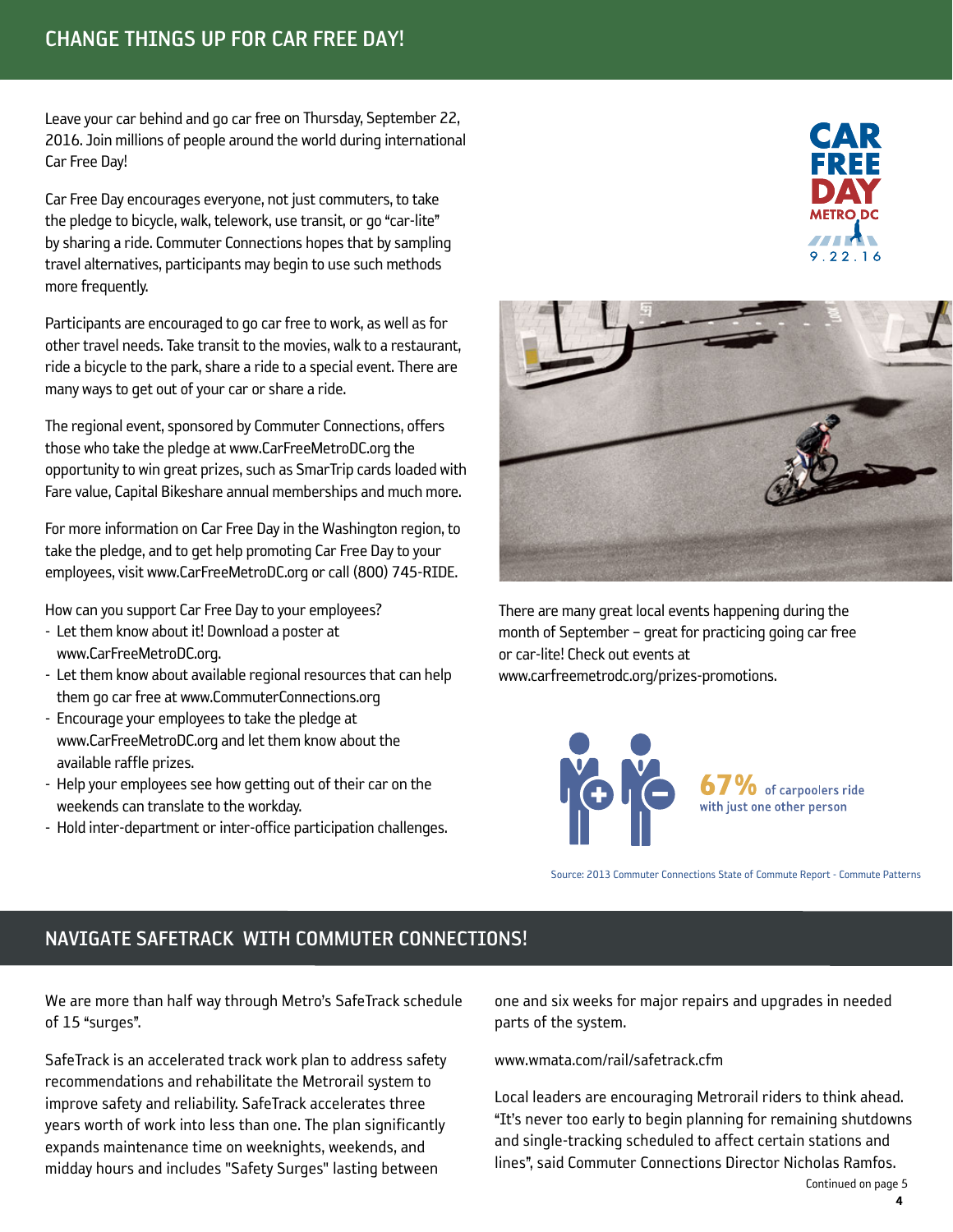"Start testing out your various alternatives now, and be prepared when the surge hits your area", he said.

Commuter Connections' services provide Metro riders with a multitude of travel options. From help with ridesharing, teleworking, biking, walking, and other ways to get around the region, Commuter Connections can help your employees reduce the impact of the Metro track disruptions. Also, Commuter Connections offers methods for you to survey your employees to help put together a SafeTrack Plan for your worksite.

Ramfos suggests residents sign up for ridematching, which provides employees with an online or printable list of others who live and work nearby. "Commuter Connections not only provides help with van/carpool ridematching, but also denotes the closest transit stop locations, Park and Ride lots, and bicycling information." said Ramfos.

Another valuable resource for your employees is Capital Bikeshare which is offering a \$2 special rate for single trips under 30 minutes, during SafeTrack work. According to the District Department of Transportation, Capital Bikeshare is experiencing record ridership. Weekly ridership is up from 31 percent to 59 percent higher, compared to 2015, on routes that are affected by the SafeTrack surges.

 For more information on travel options and services to prepare for SafeTrack, visit www.commuterconnections.org.





# A NEW CASE STUDY IN COMMUTING - LEIDOS

Every day, employers turn to Commuter Connections for help starting, or growing, their commuting programs. Employers realize that offering commute benefit programs can help increase recruitment and retention and improve the quality of life for employees.

 Through case studies, Commuter Connections shares tips on what tactics have worked for certain employers throughout the Washington region. The newest case study released showcases Leidos' Transit Incentive Program.

 Formed in 2013 to provide scientific, engineering, systems integration, and technical services for government clients, Leidos moved over 1,000 employees from the SAIC campus in McLean to Reston. With this move, they faced the daunting task of finding commute options for their employees. Fortunately, SAIC offered excellent commuting benefits and Leidos was determined to retain those benefits during and after their relocation. The expansion of flextime and compressed work weeks have benefited employees whose commutes were greatly affected by their relocation. With the expansion of Metrorail's Silver Line, the transit benefit has helped employees who ride transit to the worksite. A free shuttle service from the Wiehle Avenue Metro enables employees to use transit seamlessly to the worksite.